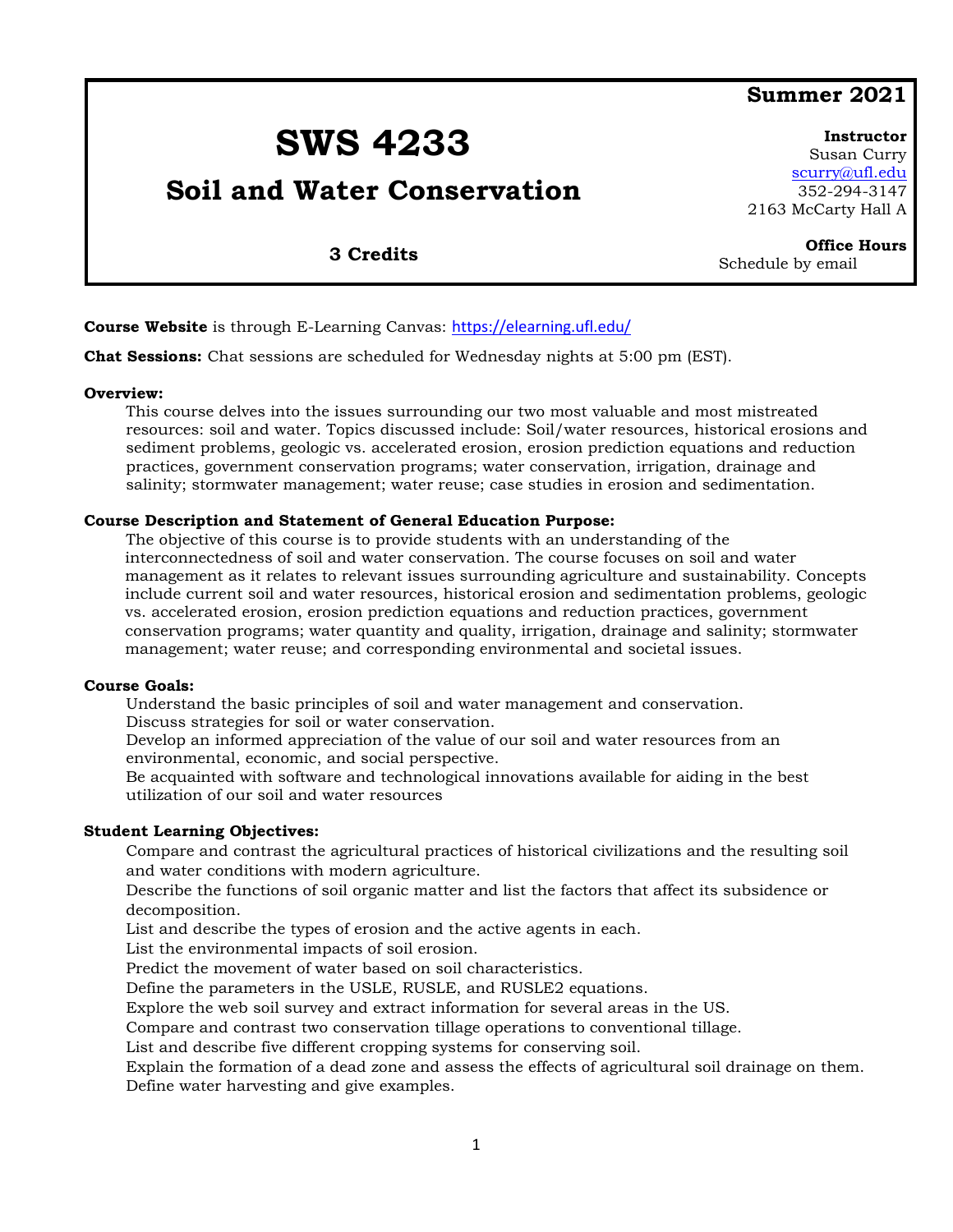#### **Basic Course Requirements:**

Exams consist of short answer, definitions, multiple choice and true/false questions. Study guides and review sessions will be provided prior to each exam.

Homework will address current and historic topics in agriculture as it relates to the environment as well as basic assignments related to class lectures.

Discussion topics will be available for each module. Students are expected to contribute to the discussions on a regular basis.

#### **Textbook:**

**Required:** " When the Rivers Run Dry, Fully Revised and Updated Edition: Water-The Defining Crisis of the Twenty-First Century" by Fred Pearce– August 28, 2021



Lecture outlines will be provided on the class web page in Canvas as handouts in pdf format. Required reading material for each of the lecture topics will be provided on the class web page.

#### **Grading:**

| <b>TOTAL</b>             | 100% |
|--------------------------|------|
| Participation/Discussion | 10%  |
| Quizzes                  | 10%  |
| Assignments              | 30%  |
| Project                  | 20%  |
| Exams $(2)$              | 30%  |

Grades will be based on 3 required one-hour exams, one project/presentation, homework and quizzes, and participation. **Make-up exams will be approved only due to extended illness or excused class activities. Make-up exams must be approved prior to the regularly scheduled exam, and must be made-up within two days.** If you are unable to take the exam due to illness, call the instructors prior to the exam to confirm your absence.

**Participation accounts for 10% of your grade.** Discussion topics will be provided in each module. Students are required to submit a response to these questions as well as respond to at least 3 other student responses. In addition, attendance at chat session is part of the participation grade. Extra credit will be given to students that attend. If you cannot attend, you may watch the recorded chat and turn in the chat session questions within 3 days following the chat session. Summer 2019 chat sessions are scheduled for Monday nights at 5:30 pm (EST) through the Zoom link on the web page.

#### **Assignments**

Assignment submissions: Submission of assignments is expected on time. Late work will lose 10% of total points each day and not accepted after 2 calendar days.

#### **Quizzes**

Quizzes may be taken multiple times. These are meant as a study aid and can be worked on together with classmates. Correct answers will be available after each quiz closes.

#### **Project**

The project will consist of a Voicethread presentation dealing with a topic in water conservation. More details will be given in class.

#### **Honors Section:**

Honors students will produce a Voicethread project as above. In addition to the Voicethread presentation, they will present their projects to the on campus students in class. The Honors Project will be an extended project in the length and detail of discussion.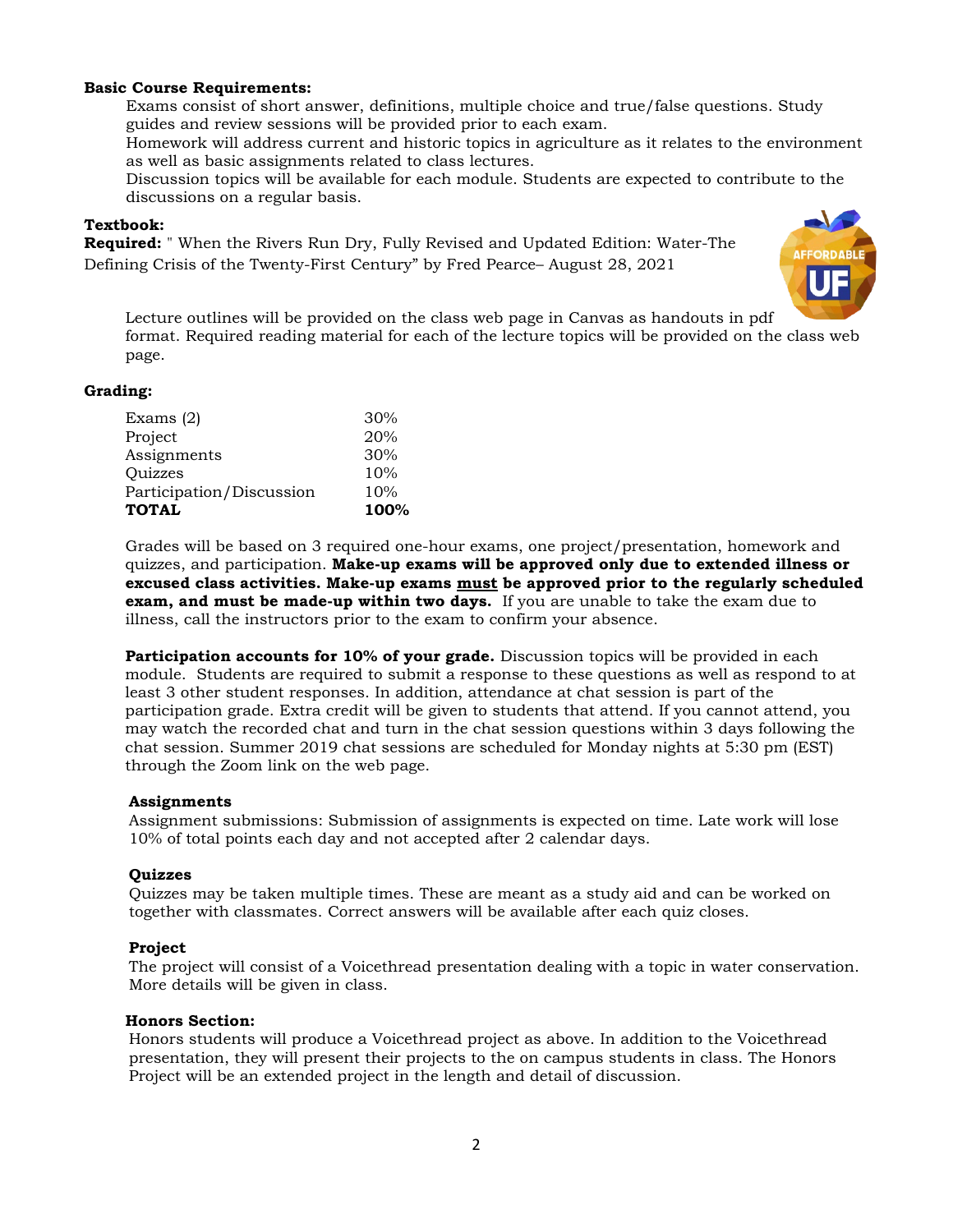The following grading scale will be used:

|      | 100-90.0 $%$     |   | $C$ 75.99-70.00  |
|------|------------------|---|------------------|
| $R+$ | 89.99-86.00      |   | $D+ 69.99-66.00$ |
| R.   | 85.99-80.00      |   | D 65.99-60.00    |
|      | $C+ 79.99-76.00$ | E | <60              |
|      |                  |   |                  |

Requirements for class attendance and make-up exams, assignments and other work are consistent with university policies that can be found at: [https://catalog.ufl.edu/ugrad/current/regulations/info/attendance.aspx.](https://catalog.ufl.edu/ugrad/current/regulations/info/attendance.aspx)

For information on current UF policies for assigning grade points, see <https://catalog.ufl.edu/ugrad/current/regulations/info/grades.aspx>

#### **Online Course Evaluation Process:**

Student assessment of instruction is an important part of efforts to improve teaching and learning. At the end of the semester, students are expected to provide feedback on the quality of instruction in this course using a standard set of university and college criteria. These evaluations are conducted online at [https://evaluations.ufl.edu.](https://evaluations.ufl.edu/) Evaluations are typically open for students to complete during the last two or three weeks of the semester; students will be notified of the specific times when they are open. Summary results of these assessments are available to students at [https://evaluations.ufl.edu/results.](https://evaluations.ufl.edu/results)

Each online distance learning program has a process for, and will make every attempt to resolve, student complaints within its academic and administrative departments at the program level. See <http://distance.ufl.edu/student-complaints> for more details.

#### **Academic Honesty:**

As a student at the University of Florida, you have committed yourself to uphold the Honor Code, which includes the following pledge**: "***We, the members of the University of Florida community, pledge to hold ourselves and our peers to the highest standards of honesty and integrity."* You are expected to exhibit behavior consistent with this commitment to the UF academic community, and on all work submitted for credit at the University of Florida, the following pledge is either required or implied: *"On my honor, I have neither given nor received unauthorized aid in doing this assignment***."** 

It is assumed that you will complete all work independently in each course unless the instructor provides explicit permission for you to collaborate on course tasks (e.g. assignments, papers, quizzes, exams). Furthermore, as part of your obligation to uphold the Honor Code, you should report any condition that facilitates academic misconduct to appropriate personnel. It is your individual responsibility to know and comply with all university policies and procedures regarding academic integrity and the Student Honor Code. Violations of the Honor Code at the University of Florida will not be tolerated. Violations will be reported to the Dean of Students Office for consideration of disciplinary action. For more information regarding the Student Honor Code, please see: [http://www.dso.ufl.edu/sccr/process/student-conduct-honor-code.](http://www.dso.ufl.edu/sccr/process/student-conduct-honor-code)

#### **Software Use:**

All faculty, staff and students of the university are required and expected to obey the laws and legal agreements governing software use. Failure to do so can lead to monetary damages and/or criminal penalties for the individual violator. Because such violations are also against university policies and rules, disciplinary action will be taken as appropriate.